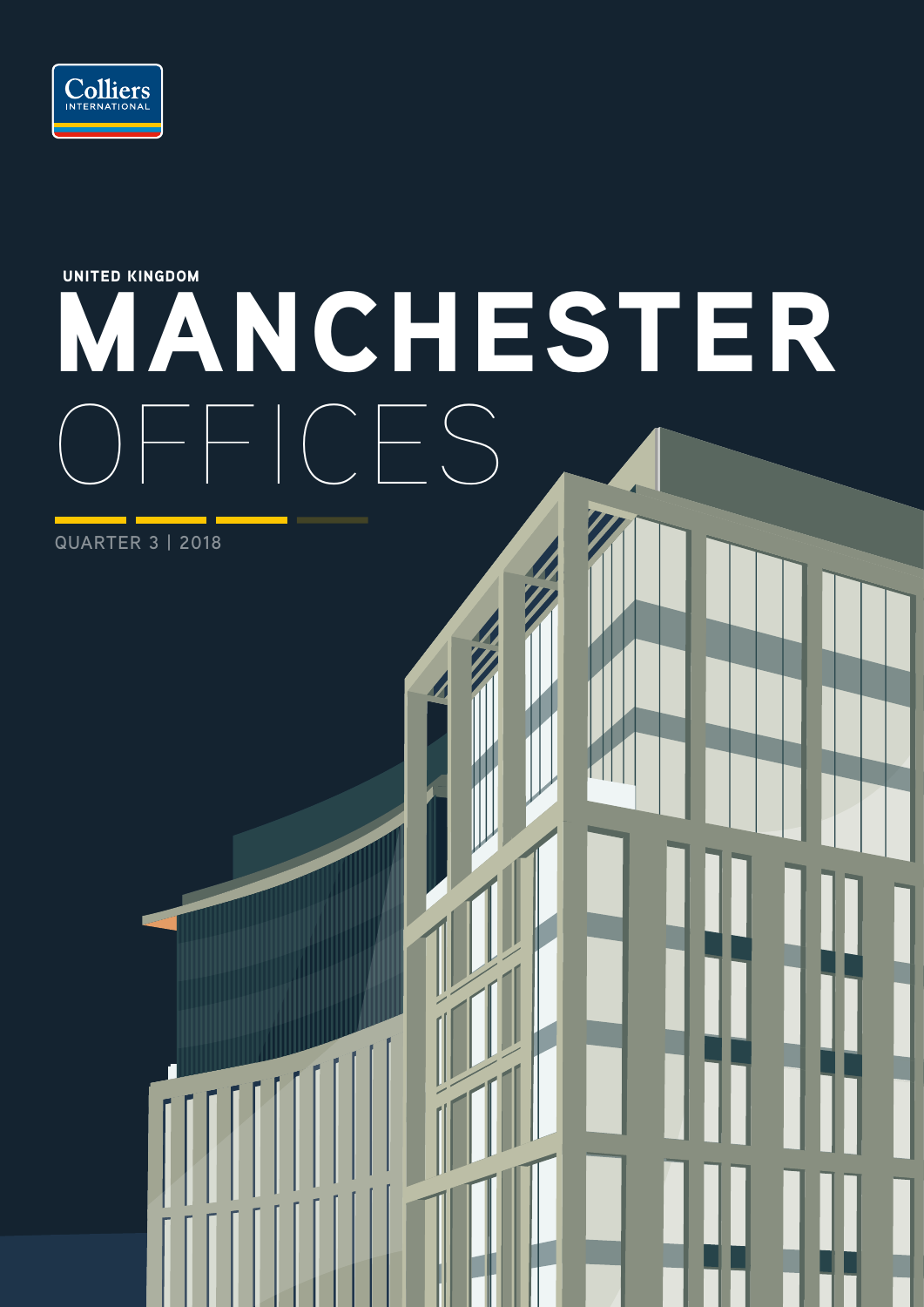

## TAKE-UP

Leasing activity in the Manchester office market for the first three quarters of 2018 stood at 1,248,755 sq ft, which is 4% higher than the 1,212,572 sq ft let in the whole of 2017. Q3 saw 479,637 sq ft leased, a dramatic 47% increase q-o-q and 8% y-o-y increase. Such steady demand could see year-end take-up levels reach 1,500,000 sq ft, which would be a record high.

Take-up was dominated this quarter by the pre-let of 225,000 sq ft to Booking. com at St John's. The other major lettings this quarter were for space between 20,000 sq ft and 27,000 sq ft. Included amongst those lettings were

Odeon leasing 26,500 sq ft at 8 First Street, another pre-let for 22,500 sq ft at the ABC Building (in-refurbishment) to the Farm Group and finally In Touch Networks took 22,000 sq ft at 3 Hardman Square.

The media, tech and business services occupiers were the most active sectors taking a combined 361,930 sq ft, which accounts for 75% of total take-up in Q3. The Booking.com deal was the largest occupier deal in the media and tech sector, with The Farm Group and In-Touch Network deals contributing to the combined take-up activity for these two occupier groups.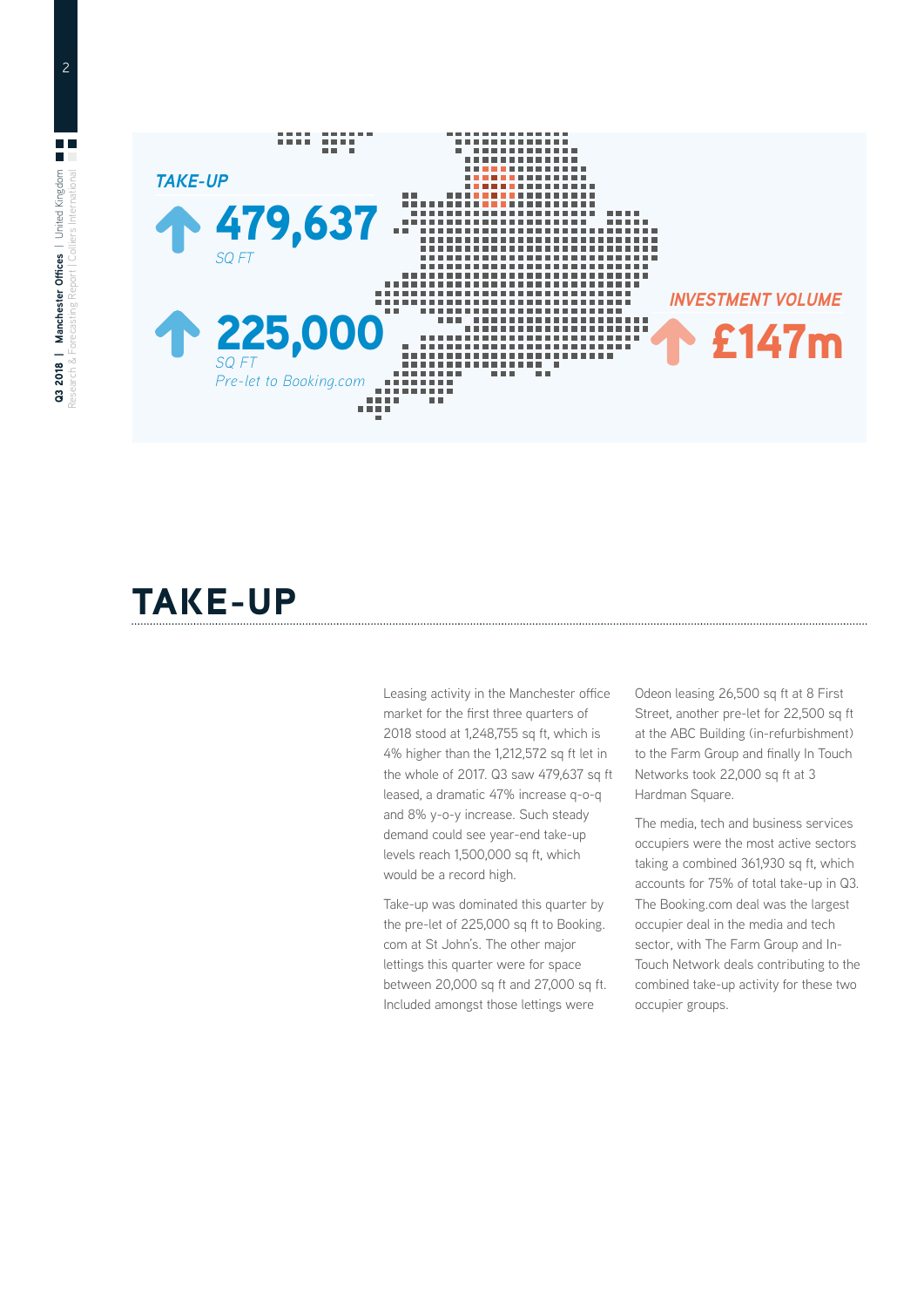







Source: Colliers International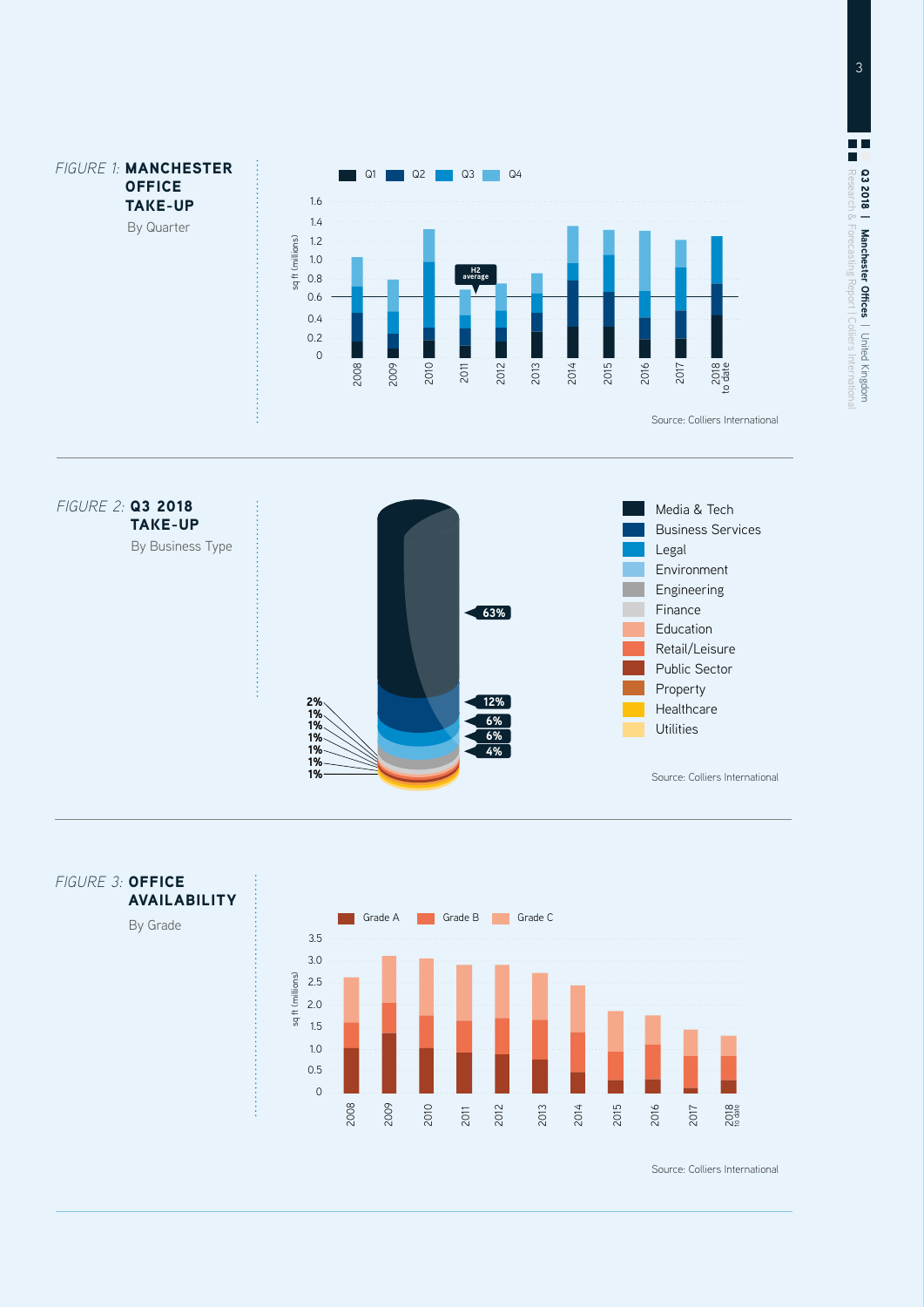#### **SUPPLY**

Strong leasing activity in the last few years continues to deplete Grade A office availability in Manchester. Located within the city core and Spinningfields areas, there is circa 143,000 sq ft of ready to occupy Grade A supply, with a further 164,000 sq ft available in two other 'edge of city' locations. The largest available space includes 91,600 sq ft at Hanover, 70,542 sq ft at 101 Embankment and 39,728 sq ft at 3 Hardman Square amongst others.

In H1 2018 there was c. 400,000 sq ft of new Grade A office space under construction across the city core, this has significantly increased in Q3 to 1.2 million sq ft underway in 10 buildings. Amongst those buildings under construction are 125 Deansgate, Landmark, 11 York Street, 1& 2 Circle Square and 1 Brazennose Street. There is more space underway in the 'edge of city' at Two New Bailey Square, Riverside House and 100 Embankment. The majority of schemes will be delivered in late 2019 and 2020 and the pre-letting trend is expected to continue. 8 First Street is pre-let for all but one floor, Riverside House is 51% pre-let to MUSE and Two New Bailey saw Eversheds taking 50,000 sq ft by way of a pre-let.

A future pipeline for delivery beyond 2021 is beginning to emerge with a small number of schemes obtaining planning consent. However, they will not deliver before mid/late 2021 at the earliest.

### RENTS

Whilst there is no change in Grade A rents in Manchester city centre, asking rents of £36 psf are being set at 1 Spinningfields and are expected to be the new Grade A benchmark.

A shortage of supply and choice over the next two years is expected to drive further rental growth and rents for the best new space are expected to reach £36 psf by the end of 2018.

### INVESTMENT

Following a record £453 million transacted in the final quarter of 2017, investment volumes for the year to date are £264 million, which is well below investment volumes a year ago. Q3 transaction volumes saw an increase in activity to £147 million. The largest transaction in the third quarter was the £54.2 million purchase of four buildings at Manchester Business Park by Dimah Capital (Kuwait) at a net initial yield of 6.13%. The second largest transaction this quarter saw Harmsworth Pooled PUT purchase 76 King Street for £18.25 million at a 4.85% net initial yield.

In the absence of medium to long term secure income, investors have been acquiring buildings with vacancy at almost prime rack rented yields as evidenced by Royal London's recent acquisition of 3 Hardman Square at a NIY or 4.10% moving to 5% when fully let. Prime yields in Manchester are between 4.75% and 5% and have been so for several years. As a result of continued occupational and investor demand and sustained rental growth, we believe that prime yields will move in further and capital values will increase though rental growth.

4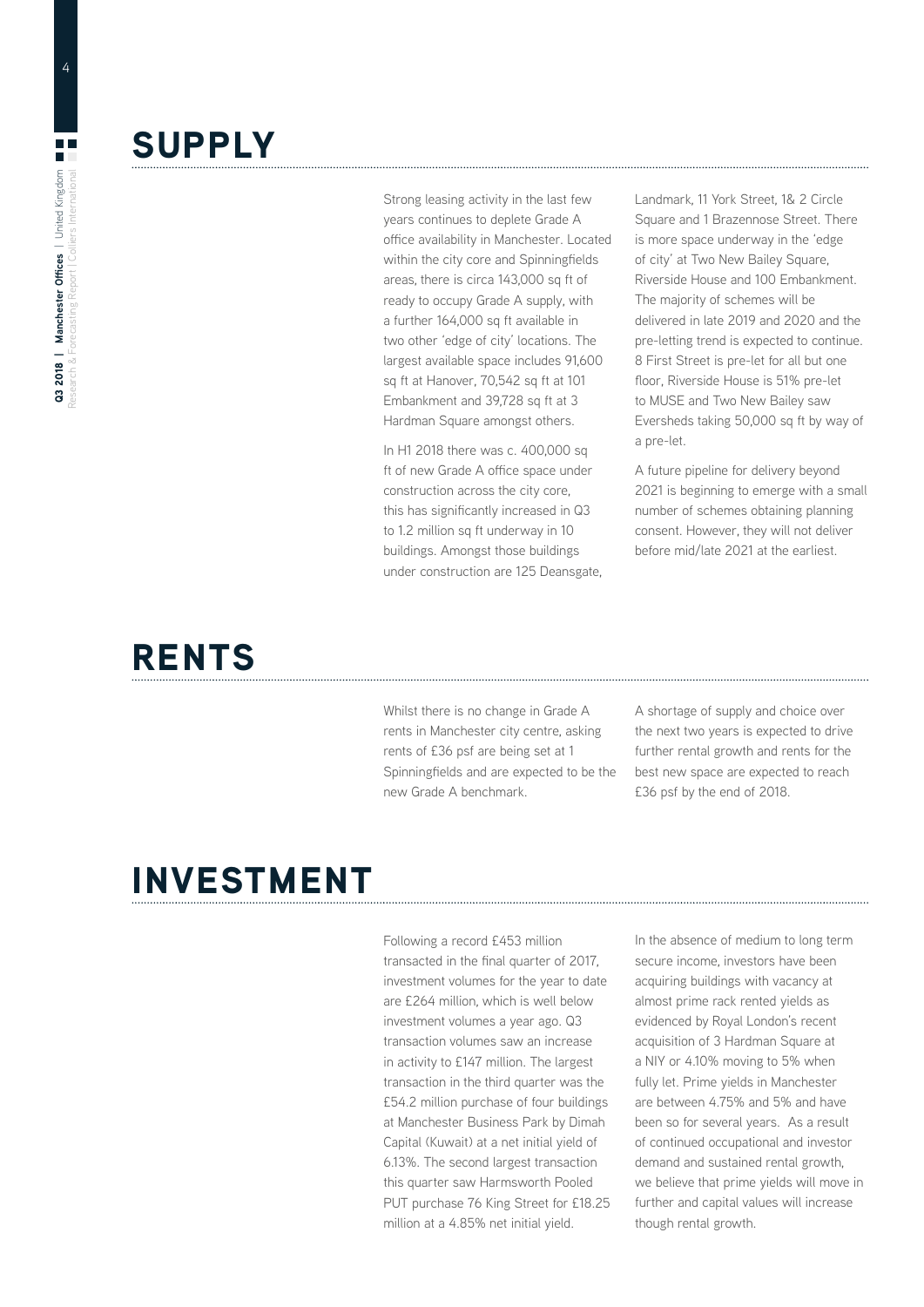

Source: Colliers International



*Steady occupier demand in Manchester could see year-end take-up reach record highs - 1.5 million sq ft*

 $\epsilon$